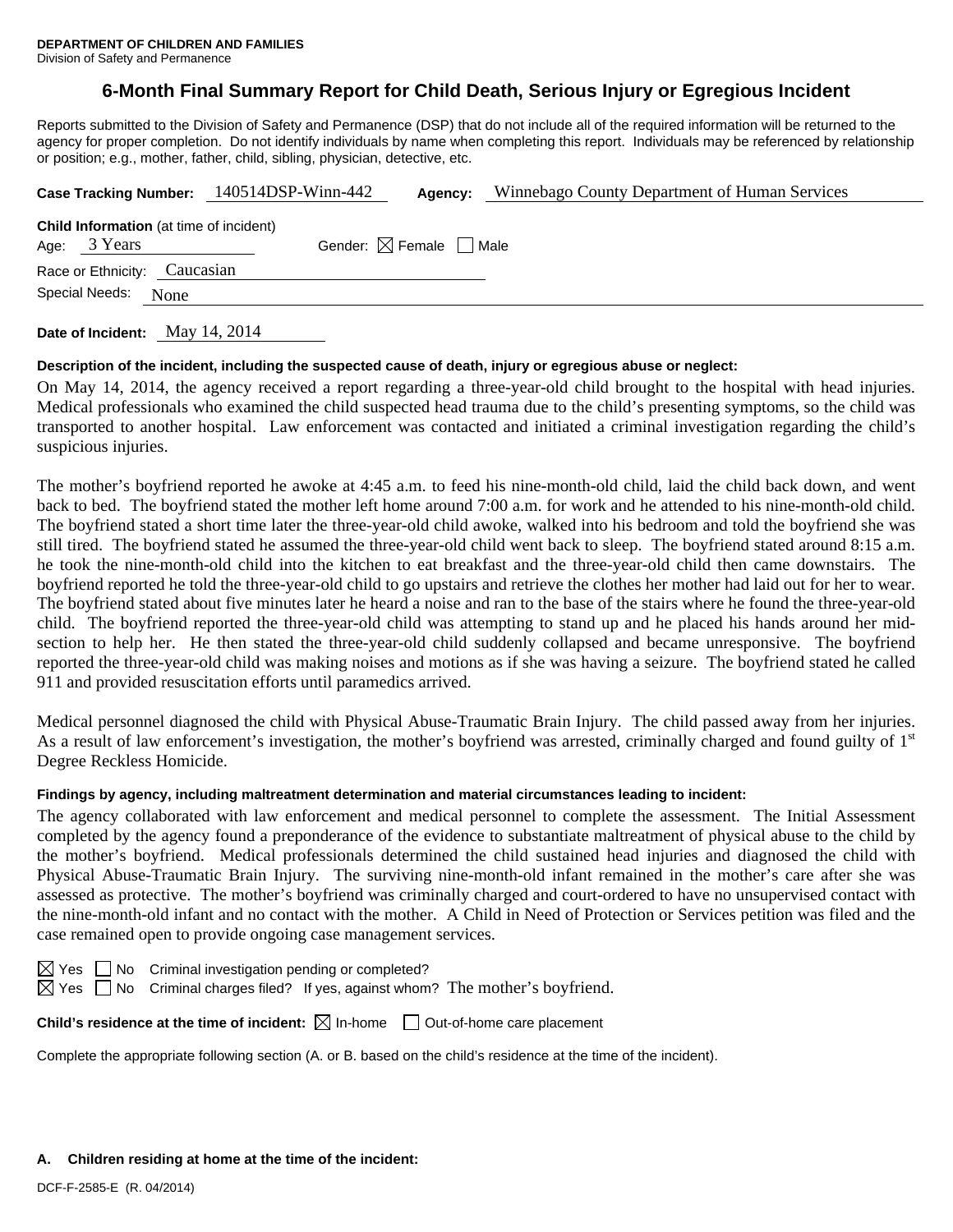**Description of the child's family** (includes household members, noncustodial parent and other children that have visitation with the child and / or in the child's family home):

 At the time of the incident, the child resided with her mother, the mother's boyfriend, and her nine-month-old infant sibling. The mother's boyfriend also had visitation with his other child, age four-years-old, from a previous relationship.

■ Yes **No** Statement of Services: Were services under ch. 48 or ch. 938 being provided to the child, any member of the child's family or alleged maltreater at the time of the incident, including any referrals received by the agency or reports being investigated at time of incident?

### **If "Yes", briefly describe the type of services, date(s) of last contact between agency and recipient(s) of those services, and the person(s) receiving those services:**

N/A

**Summary of all involvement in services as adults under ch. 48 or ch. 938 by child's parents or alleged maltreater in the previous five years:** (Does not include the current incident.) N/A

**Summary of actions taken by the agency under ch. 48, including any investigation of a report or referrals to services involving the child, any member of the child's family living in this household and the child's parents and alleged maltreater.** (Does not include the current incident.)

(Note: Screened out reports listed in this section may include only the date of the report, screening decision, and if a referral to services occurred at Access. Reports that do not constitute a reasonable suspicion of maltreatment or a reason to believe that the child is threatened with harm are not required to be screened in for an initial assessment, and no further action is required by the agency.)

On April 29, 2014, the agency screened-out a CPS Report.

On December 6, 2013, the agency screened-in a CPS Report alleging neglect to the four-year-old biological child of the boyfriend. An Alternative Response assessment was completed by the agency, the child was determined safe, and the allegation of neglect resulted in no services needed.

### **Summary of any investigation involving the child, any member of the child's family and alleged maltreater conducted under ch. 48 and any services provided to the child and child's family since the date of the incident:**

The agency collaborated with law enforcement and medical personnel to complete the assessment. The Initial Assessment completed by the agency found a preponderance of the evidence to substantiate maltreatment of physical abuse to the child by the mother's boyfriend. Medical professionals determined the child sustained head injuries and diagnosed the child with Physical Abuse-Traumatic Brain Injury. The surviving nine-month-old infant remained in the mother's care after she was assessed as protective. The mother's boyfriend was criminally charged and court-ordered to have no unsupervised contact with the nine-month-old infant and no contact with the mother. A Child in Need of Protection or Services petition was filed and the case remained open to provide ongoing case management services.

# **B. Children residing in out-of-home care (OHC) placement at time of incident:**

**Description of the OHC placement and basis for decision to place child there:**  N/A

#### **Description of all other persons residing in the OHC placement home:**  N/A

**Licensing history:** Including type of license, duration of license, summary of any violations by licensee or an employee of licensee or other actions that constitute a substantial failure to protect and promote the welfare of the child.